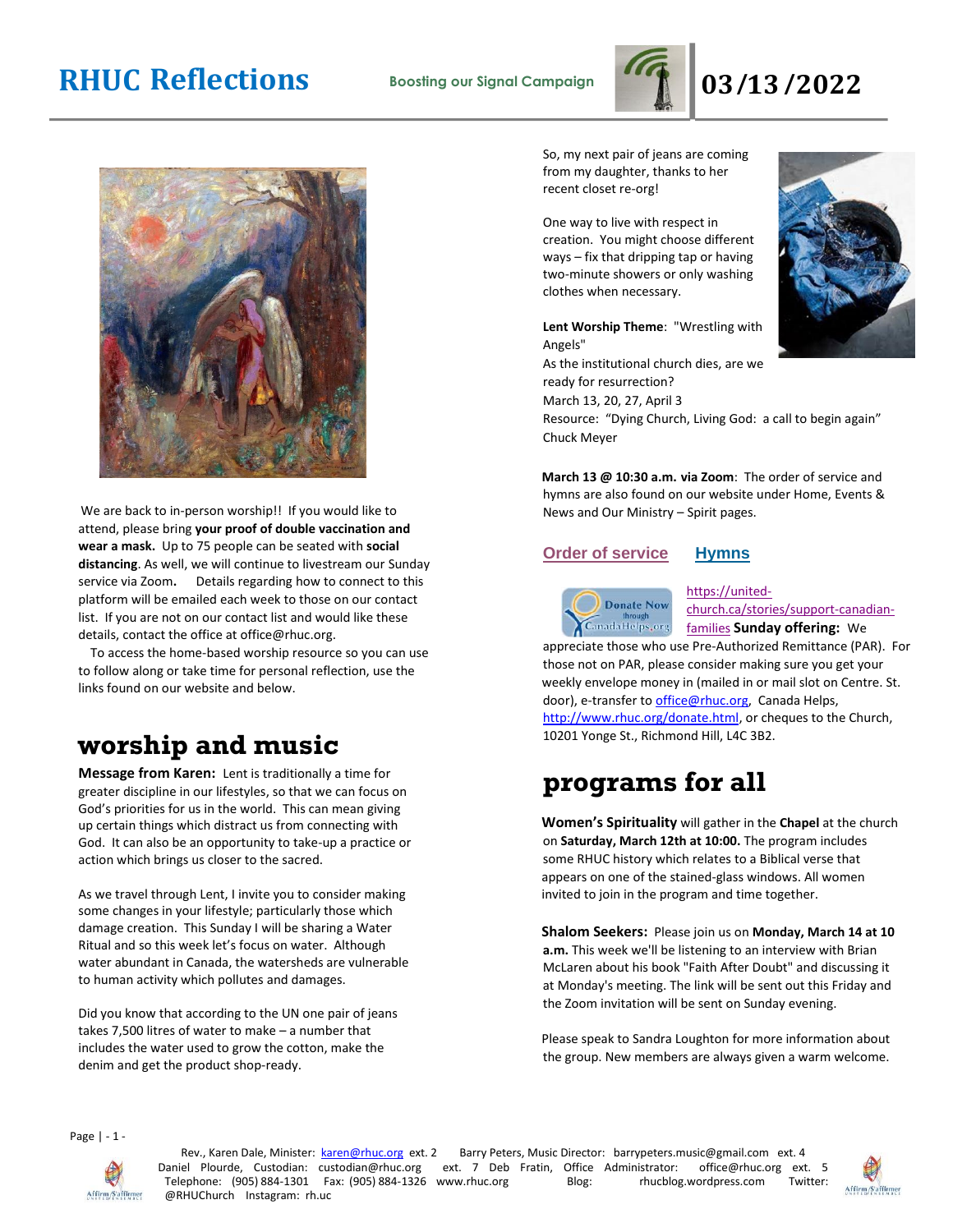

**H.A.I.R.:** HAIR (Heretics, Agnostics, Infidels and Other Riffraff), meets every Monday from 7:00 – 8:15 pm. We will continue to meet online, via Zoom, until further notice. These discussions are open to anyone interested, and new members are always welcome. For further information, or to get the zoom link for our next meeting, please contact David Leyton-Brown at dlbrown@yorku.ca

**RHUC Book Club**: We will be meeting again on **Wednesday, March 30th at 4 p.m. on Zoom** to discuss the novel THE READING LIST by Sara Nisha Adams.

 **The Reading List** is "an unforgettable and heartwarming debut about how a chance encounter with a list of library books helps forge an unlikely friendship between two very different people in a London suburb.

The author lives in London and was born in Hertfordshire to Indian and English parents. Her debut novel is partly inspired by her grandfather, who lived in Wembley, and immediately found a connection with his granddaughter through books." The setting of the book is contemporary as opposed to historical. Please contact Sandra Loughton, Facilitator, for more information about the group. No previous book club experience is necessary. New members are always welcome to join us.

## **church news**

**Congregational Update:** Friends - it is the time of year when we moving towards our **Annual Meeting** which is going to be held after worship on **Sunday April 3rd** rather than March 6th. In preparation, we will be putting our Annual Report together and also undertaking our nominations process for leadership positions.

*Jane Wedlock, Board Chair* 

**Cash Cards**: The next order for cash cards will be **April 20.** This is an ongoing fundraiser for RHUC that gives  $1 - 10\%$  back to the church on your gas, grocery, restaurant, coffee or gift purchase!

## **outreach**

### *Right Relations*

"As part of [#SecretPathWeek](https://www.youtube.com/hashtag/secretpathweek) 2021, the Gord Downie & Chanie Wenjack Fund (DWF), in collaboration with Justin Stephenson (director and animator of the Secret Path) are featuring four incredible emerging Indigenous visual artists and artistic collaborators.

They share powerful stories about reconciliation, reclaiming language and teachings, and finding balance in telling stories about Canada's problematic past while also celebrating the richness that comes from Indigenous teachings, culture, and contributions. "

#### Video - **Beading Together** by Corrina McKay

<https://www.youtube.com/watch?v=AZOmGsMKrYY&t=12s> *Corrina McKay is an Anishnaabe multimedia visual artist currently living in Thunder Bay and studying at Lakehead University. 'Beading Together' reflects on the relations between land, growth and change. With each bead, represented as a dot, we are reminded of each step along the way towards an ever-changing future. "My dream is to bridge the gap between decolonization and technology for Indigenous storytelling. I create and share art that speaks my truth and I hope in doing so that it enables others to do the same." – Corrina McKay*

### *Ukraine - Ways to Support*

### **Unicef Canada** <https://www.unicef.ca/en> **Global**



**Medic** [https://globalmedic.ca/ukraine-conflict-response-](https://globalmedic.ca/ukraine-conflict-response-2022/)[2022/](https://globalmedic.ca/ukraine-conflict-response-2022/)

#### **International Medical**

**Corps** <https://internationalmedicalcorps.org/> **UN Refugee Agency** <https://www.unhcr.ca/> **Canada-Ukraine Foundation** <https://www.cufoundation.ca/> **Canadian Red Cross** <https://www.redcross.ca/>

(Make sure to check organizations to ensure they are credible first)

### *From the United Church of Canada*

"We invite our communities of faith to continue to hold the people of the region in prayer. We also invite you to explore whether there is a Ukrainian Catholic church, Ukrainian Orthodox church, or Ukrainian community centre close to you to whom you might write a letter of concern and solidarity. We will continue to update this website and our social media channels with any developments."

We offer this prayer ... [https://united](https://united-church.ca/prayers/prayer-ukraine-church-scotland)[church.ca/prayers/prayer-ukraine-church-scotland](https://united-church.ca/prayers/prayer-ukraine-church-scotland)

#### *Period Pop-Ups Richmond Hill*

"McMaster University students Rita Audi and Meghna Varambally received a grant from TakingItGlobal's RisingYouth program to design and launch what they call Period Pop-Ups: a community-run pop-up pantry of feminine hygiene products made available free of charge to Hamilton residents who menstruate and may face financial hardship."

 Since the initial launch of Hamilton's Period Pop-Up other communities have reached out to these ladies to start their own, including right here in Richmond Hill @ Richmond Hill United!

Page | - 2 -



Rev., Karen Dale, Minister: karen@rhuc.org ext. 2 Barry Peters, Music Director: barrypeters.music@gmail.com ext. 4 Daniel Plourde, Custodian: custodian@rhuc.org ext. 7 Deb Fratin, Office Administrator: office@rhuc.org ext. 5 Telephone: (905) 884-1301 Fax: (905) 884-1326 www.rhuc.org Blog: rhucblog.wordpress.com Twitter: @RHUChurch Instagram: rh.uc

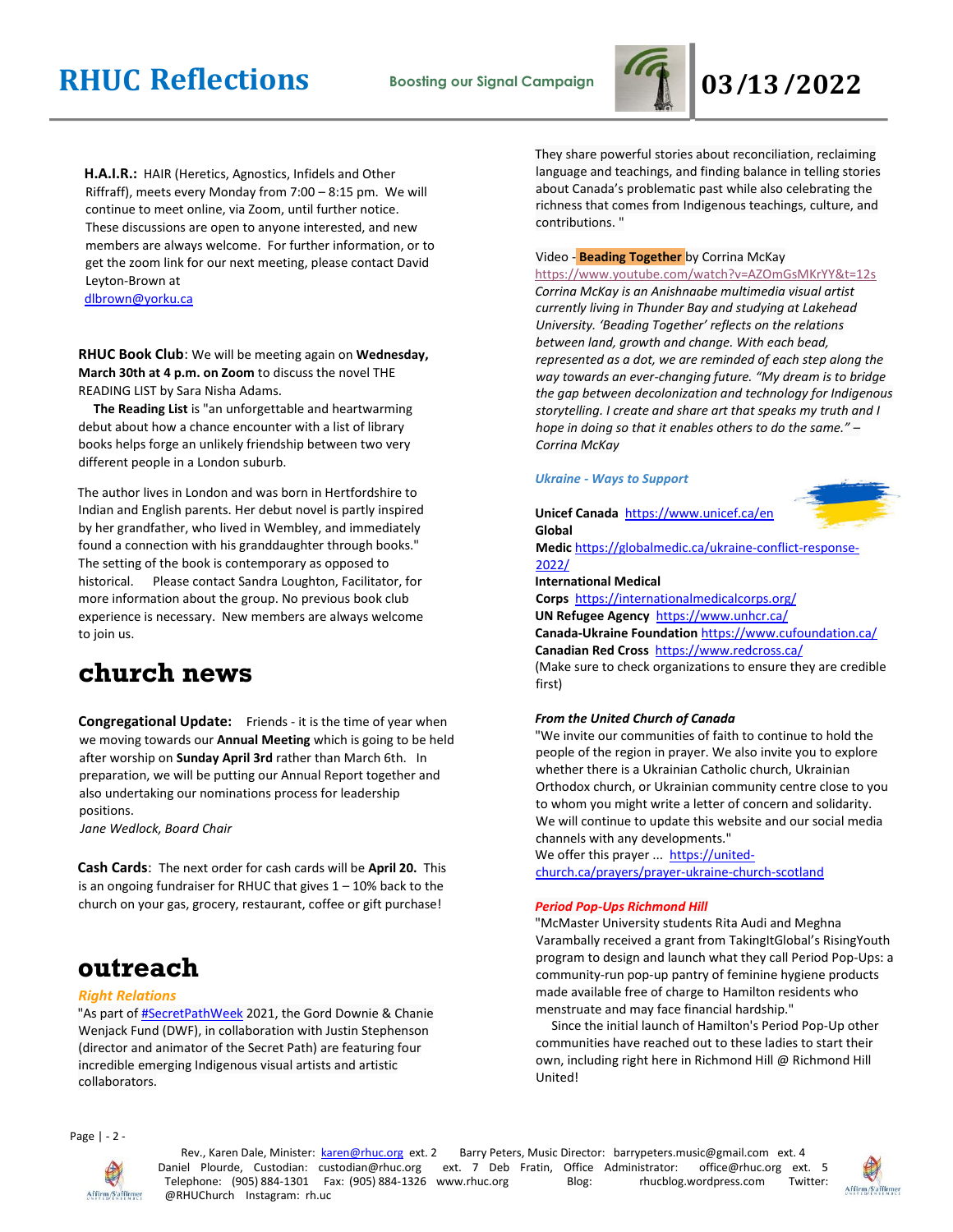# **RHUC Reflections Boosting our Signal Campaign 03/13/2022**



 "Period Pop Ups Richmond Hill is a method of exchange between donors and community members struggling to afford basic menstrual products. During times like these, menstrual products have become secondary to other essentials, despite being a hygienic necessity. A public period pantry will give menstruators the ability to obtain the products that they need while feeling safe and comfortable. "

Items needed:

- pads
- tampons
- menstrual cups [\(https://divacup.com/](https://divacup.com/))
- postpartum bleeding briefs
- for additional products see Amazon.ca wishlist [https://www.amazon.ca/hz/wishlist/ls/1T84TKHDL](https://www.amazon.ca/hz/wishlist/ls/1T84TKHDLCHFD?ref_=wl_share) [CHFD?ref\\_=wl\\_share](https://www.amazon.ca/hz/wishlist/ls/1T84TKHDLCHFD?ref_=wl_share)



### **Community**

### **Richmond Hill Speaker Series**

There are so many benefits of lifelong learning. In these tumultuous times we believe it is important to stretch our thinking and be exposed to new ideas.

 It would have been great to be meeting back in person but we feel that too many of those who have attended the talks in the past would not yet be comfortable in a crowded room. We hope that this fall things will be different. But being virtual does allow those who don't live near to also partake.

### So here is our lineup:

**April 7 th David Leyton-Brown:** *The Embattled Presidency and Beyond*

### **April 14th**

**Allan Bartley:** *Ku Klux Klan in Canada*

### **April 21st**

**Leah denBok:** *But I Can Still Do Something*

### **April 28th**

**Mark Kozak-Holland:** *Lessons from the Project that Built, Launched and Sank the Titanic*

### **May 5th**

**Daniel Black:** *A Strange and Secret Wartime Journey*

### **May 12th**

**Joanna Chiu:** *China Unbound*

The talks are at 10 am on consecutive Thursday mornings, starting April 7<sup>th</sup>. The cost is \$50 (+handling fee and tax) for the series. There are only series, not individual, tickets. The thought is that you'll discover new things. Visit the website Home | Richmond Hill [Speaker Series](https://www.richmondhillspeakerseries.ca/) to find out more about each speaker and what they are speaking about and order your ticket. Maybe you would like to have a friend over to watch the talk and Q&A with you? Maybe you'd just like to talk to them about it afterwards. The more the merrier!

**The Village of Richmond Hill BIA** and the Richmond Hill Board of Trade are having a **Spring Festival on Saturday, March 19, 2022 from 12:30 – 4:30 p.m.** This is a free event with music and dance performances, a business market of our businesses and some kids' activities. It will be fun. It is on the BIA's Facebook page -

[https://www.facebook.com/richmondhillbia/photos/a.326592494](https://www.facebook.com/richmondhillbia/photos/a.326592494431953/1360630004361525/) [431953/1360630004361525/](https://www.facebook.com/richmondhillbia/photos/a.326592494431953/1360630004361525/)

Page | - 3 -



Rev., Karen Dale, Minister: karen@rhuc.org ext. 2 Barry Peters, Music Director: barrypeters.music@gmail.com ext. 4 Daniel Plourde, Custodian: custodian@rhuc.org ext. 7 Deb Fratin, Office Administrator: office@rhuc.org ext. 5 Telephone: (905) 884-1301 Fax: (905) 884-1326 www.rhuc.org Blog: rhucblog.wordpress.com Twitter: @RHUChurch Instagram: rh.uc